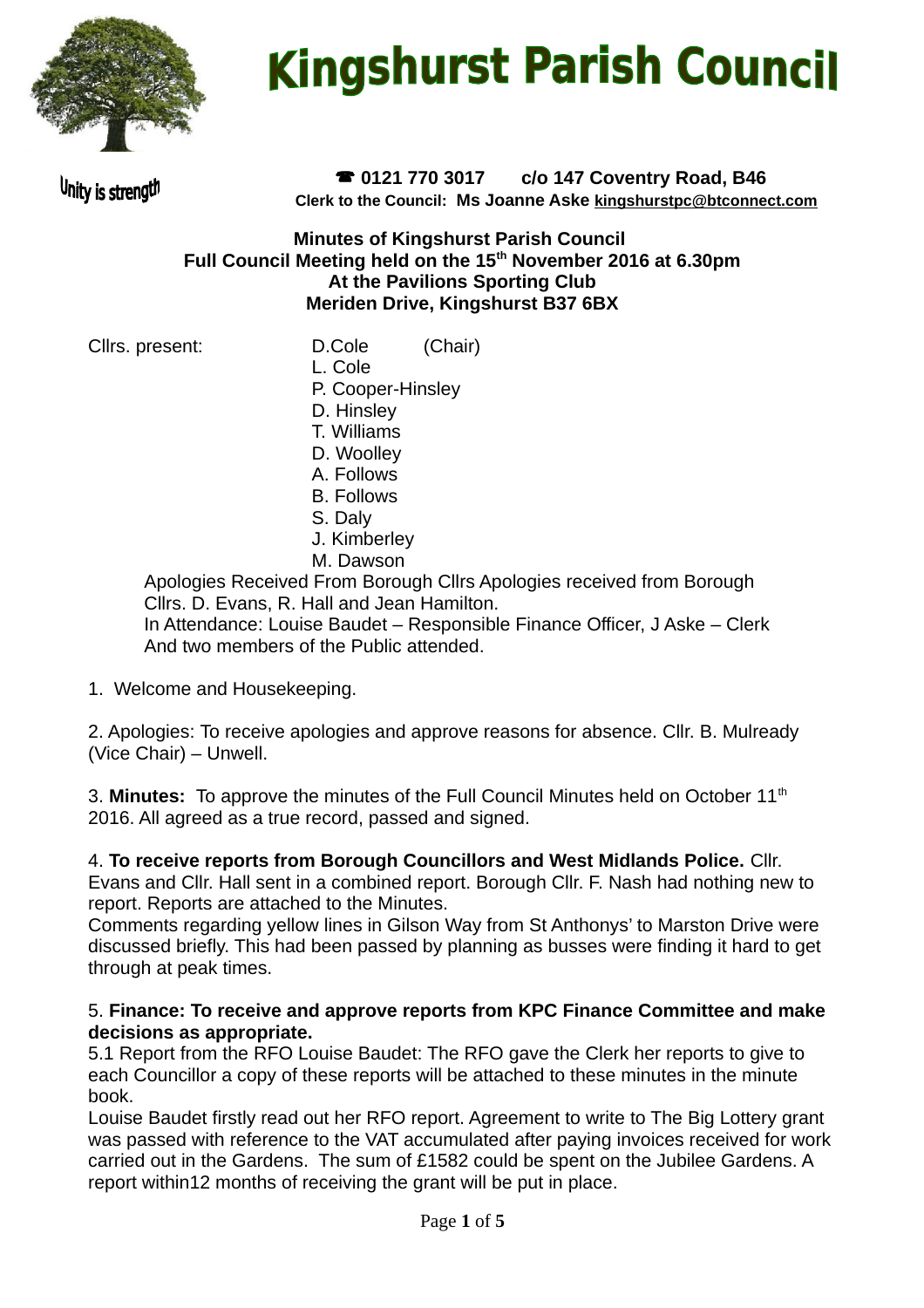The second report showed payments and income for the expenditure so far in the year. A third report was the bank reconciliation. The RFO asked the Councillors to spend a few minutes looking at the reports. She explained that she needs to know in the next week what to put forward other than the normal monthly outgoings for the precept. She gave an example of Christmas 2017.

A separate meeting on the  $6<sup>th</sup>$  December was motioned and passed for a Precept meeting at 6.30pm. Clerk will make sure the room is available at the Pavilions.

The RFO will pursue a debt which was granted by a County Court Judge to the KPC. A registry of the Information Commissioner has been actioned by the Clerk to put in place a licence to hold any information and to use on the websites. Payment for this was passed. A letter will be actioned for Lloyds Bank as the new bank account is not a community bank account and this is what the KPC is entitled to.

Cllr. Pauline Cooper-Hinsley requested information on a £30 room hire charge. The RFO explained the charge was for teas/coffees at three meetings.

The account currently held by the KPC is a business account which results in charges each month.

5.2 **To agree and pass payments for November 2016.** The Cheque List was circulated**.**  It was noticeable that the balance was quite low because of no office costs.

Approval for £2979 was agreed and passed.

**5.3 To consider any other items for payment.** 

An invoice will shortly be received for £250 for the buffet after the Service at St. Barnabas Church and Fusion Limited for completion of the Pavilion survey costing £1,400. All passed for payment.

The supply of the Christmas Tree and Lights was mentioned as a possible invoice soon. **5. 4 To consider the Invoice received from former RFO and the recovery of money.**  Arden Associates had sent in an invoice for work carried out to March 2016**,** preparation for year ending accounts, finalisation of the PAYE scheme to the  $5<sup>th</sup>$  April, along with the finalisation of the pension scheme to the  $5<sup>th</sup>$  April and general correspondence, his fee had come in at £765.

A letter has been sent to Arden Associates split into two sections as two separate matters. The RFO asked for the £800 that was taken by Direct Debit to be paid back as it was taken without authorisation and the second point was to request a breakdown of the invoice issued. This she concluded was for just five days work.

Chair said this should be pursued through the small claims department.

**5.5 To Agree to choice an Internal Auditor:** it was agreed to engage Louise Best**.** Clerk or RFO will write to her as emails were not getting through.

**5.6 To agree to pay for Clerk to take the Power of Competence Certificate.** Clerk is prepared to take the extra module exam. The cost is £30 which was agreed. Once achieved the Council will have to have very firm guidelines how it is operated.

#### 6. **Events: To receive and approve reports from KPC Events Committee and make decisions as appropriate.**

6.1 Update on Christmas tree Festival. Cllr. T. Williams and the Clerk had a meeting with Rev. Johnson and the St. Barnabas Church Council. 26 forms have been received. Posters will be available soon advertising the Festival and little performances' by local groups. She asked that the councillors give their times of when they can help out within the week of the festival. Church parishioners are also taking turns to man the Festival in the times open.

6.2 Ideas for Christmas 2017. Cllr. T Williams pointed out that putting an event on in the Parade is not possible as the Councillors are not able to work outside for most of the day in the cold. It was mentioned also that the event is not cost effective.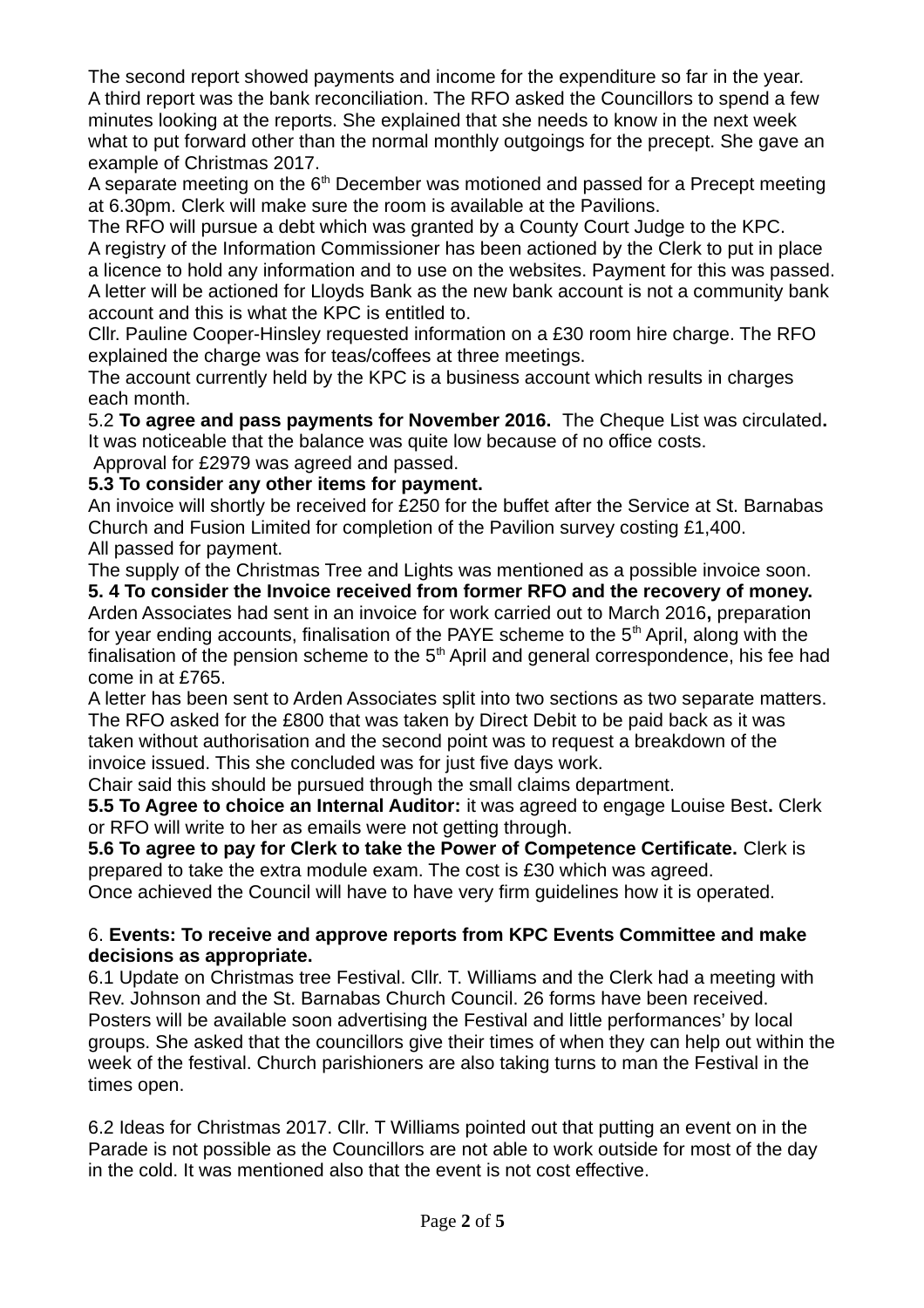The KPC is paying for a magician to go into the three schools to entertain the children at their Christmas parties at the end of term.

Other ideas can come up in the year to come.

#### **7. Allotments: To receive and approve reports from KPC Allotments Committee and make decisions as appropriate.**

7.1 Discuss arrangements to terminate tenants that are not attending their allotments. Cllr. Cooper-Hinsley spoke to the Council regarding the inspection that took place on the  $14<sup>th</sup>$ November. All very much improved. A possibility of halving the plots that allotment holders cannot cope with. This will be put forward.

Clerk mentioned that allotment holders had phoned her regarding some problems they had been having leading up to the inspection.

Gro Organic will be asked for a meeting shortly.

7.2 To agree to order a skip for the allotment site for plot holders to use. Cllr. Cooper-Hinsley said there is no need for a skip.

**8**. **Pavilions:** To receive and approve any reports regarding the Pavilions Sporting Club and make decisions as appropriate.

8.1 Update on current situation regarding the Pavilions Sporting Club. A survey has been done but at this time of the meeting the Clerk had not received the results. The Solicitor working on our behalf is waiting for the completion of the survey to move forward with the re-assigning.

8.2 To Approve correspondence from Fleurets Estate agents re Sale of the Lease.Nothing further has been received.

**9.** M.E.B Lease. To agree and pass the legalities of increasing the Lease time and rent charges for the use of the land at the Pavilions. An email was sent with the KPC proposal and a reply stating it will be dealt with soon.

#### **10. To receive reports from members representing KPC on outside bodies**

**10.1** Birmingham Airport Consultative Committee: Cllr. Dawson reported that no meeting is scheduled at the moment.

**10.2** WALC/SAC. Cllr. Hinsley reported that Guest speakers from West Midlands Transport are re considering rescheduling some bus services as first plans were objected too. He went on to mention the January Meeting scheduled for the  $12<sup>th</sup>$  that the KPC were hosting may be re booked another time as WALC were trying to organise a briefing with SMBC regarding their interactions with Parish Councils. A member from each Parish Council would be invited to ask the SMBC representatives questions. He will keep us updated as to whether this will take place.

**10.3** School Governors Reports. Chair Cole stated that the Kingshurst School is running fine and attendance is very good as with the achievement of the results.

Cllr. A. Follows said Yorkswood Primary will take place tomorrow.

**10.4** North Solihull Partnership Forum: Nothing furthermore to add here.

**10.5** Regen: As above. Cllr. Hinsley reported outcomes from a recent regen meeting in the library.

The Caterpillars Nursery are moving into the Kingshurst school. The dance group are looking for new premises. The Youth centre use will be cut down considerable.

David reported that representative of Regen David Mackins said the site of the Youth Centre will be demolished.

Concerns that the empty portions of the building will be left unused would create an eyesaw.

Shop keepers are being advised as to what will be happening and the owners of the shops are starting to become involved and are attending the Parade Meetings.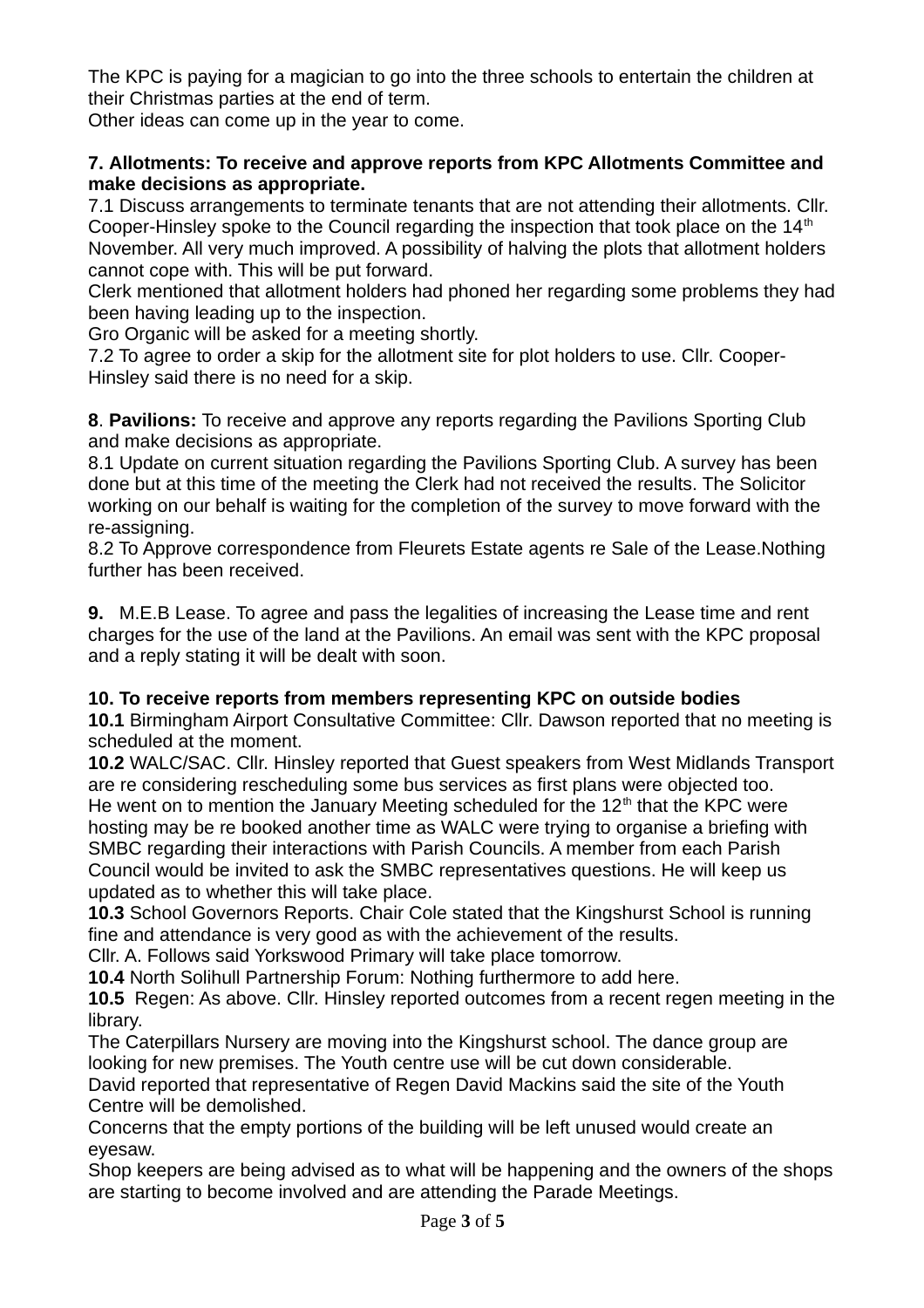David Mackins also confirmed the Cafe premises will be opened for use. Overgreen Hall has now been closed down. David Hinsley mentioned that in his opinion this building could be used as a temporary library.

Chair advised that the Parish Council should be consulted soon with SMBC regarding the New Village Centre of Kingshurst. This would be to formulate a plan on what the residents want in the new Kingshurst Village.

Cllr. Kimberley aired concerns regarding the future plans of demolishing buildings such as the library and youth centre as they are a cost to Solihull Council. He worries they will not be replaced.

Future meetings with the KPC and SMBC will take place shortly to keep us updated. **10.6** To form a new committee for action against SMBC schedule for site submissions 2026 With Ward Councillors and Parish Councillors, as part of Action for Babb's Mill. Chair has not heard anything regarding this.

## **11. Progress reports for information/action and make decisions as appropriate:**

**11.1** Publication scheme and website. Cllr. David Hinsley asked that agenda 1 and 3 be together for his report.

He asked to change the name to using .gov.uk. This may be complicated but would be worthwhile. Changes will be made by a working party of Cllr. A. Follows, Cllr. David Hinsley and a member of the public to upgrade the website very shortly.

The name will need to be agreed by the Council.

**11.2** Duty of the Road Sweeper in Gilson Way. Cllr. Woolley had placed this on the agenda but the road sweeper had done his job.

**11.3** Discussed as part of 11.1

**11.4** To discuss the possibility of recording minutes by using recording equipment. Clerk was asked if it would be easier for her to do the minutes. Concern regarding the recordings and members of the public would need to be aware.

Further information will be gathered.

The purpose came about from a WALC workshop advising that it safeguards the Parish Council from persons recording and editing the tape for their own gains.

At this point Cllr. John Kimberly mentioned that the minutes could be cut down just to motions, decisions and resolutions agreed to.

This was agreed to look into and a copy of Fordbridge Parish Council will be circulated by John.

# **12. Planning: To consider and comment on any planning applications received:**

Nothing had been received.

#### **13. Planning: To consider, comment and take action if appropriate on any planning that is being proposed for the future:**

13.1 Local Development Plan: Babbs Mill. Building work may start in February. Stopping up of a walk way between Larksmeadow and Cooks Lane will have to happen because of Health and safety reasons.

13.2 Mountfort Public House Site: Any updates that may have been received. No updates to date. Cllr. Hinsley thinks this will become part of the Parade regen.

13.3 Schedule of Call for sites submissions. This was passed by Cabinet at SMBC. The consultations are scheduled for next year. He mentioned that certain sites have been removed but cannot confirm this.

**14**. **Information items:** To receive and discuss items for information and comment/action if appropriate.

**14.1** Correspondence and emails:

Each member of the Council had received emails.